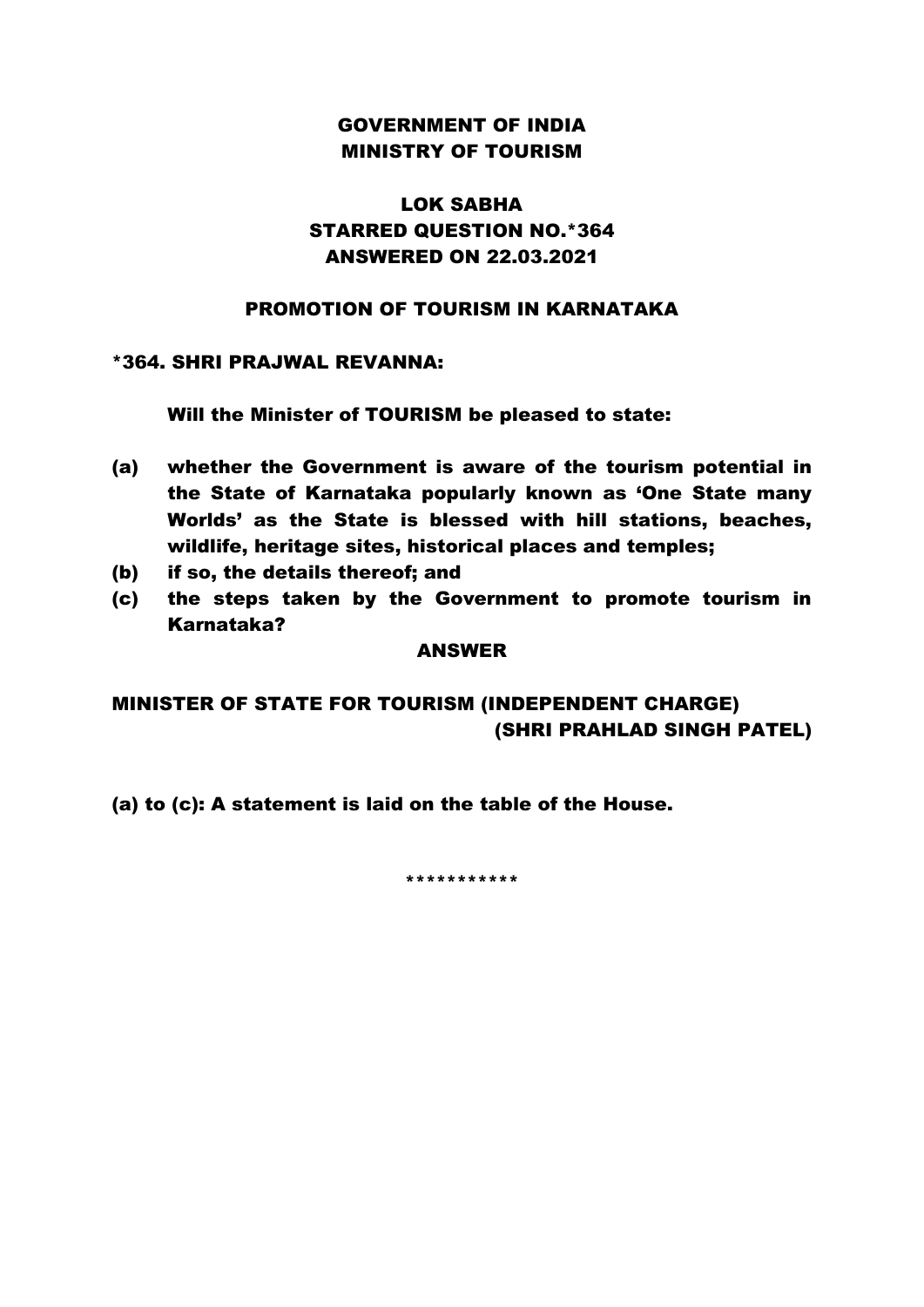# STATEMENT IN REPLY TO PARTS (a) TO (c) OF LOK SABHA STARRED QUESTION NO.\*364 ANSWERED ON 22.03.2021 REGARDING PROMOTION OF TOURISM IN KARNATAKA.

 Promotion and development of Tourism is primarily undertaken by the State Governments/Union Territory Administrations. However, Ministry of Tourism under its schemes of Swadesh Darshan and PRASHAD provides financial assistance to State Governments/UT Administrations/Central Agencies for development of tourism infrastructure and facilities in the country. Submission of projects proposal by the State Governments and its sanctioning is a continuous process. The projects for development under the schemes are identified in consultation with the State Governments/UT Administrations/Central Agencies and are sanctioned subject to submission of project proposals, their adherence to relevant scheme guidelines, submission of suitable detailed project reports, availability of funds and utilization of funds released earlier.

Ministry of Tourism has provided financial assistance of Rs. 25 Lakh during 2019-20 to Government of Karnataka for Hampi Utsav, 2020 under the Guidelines for Financial Assistance to State Governments/Union Territory Administrations for organizing Fair and Festivals and Tourism related Events.

Ministry of Tourism has identified 19 sites in the country for development under Iconic Tourist Sites Development Project. Hampi in Karnataka is one of these 19 sites.

The Ministry of Tourism, Govt. of India promotes India as a holistic tourism destination including ancient heritage & culture as part of its ongoing activities, releases print, electronic, online and outdoor media campaigns in the domestic and International markets, under the Incredible India brand-line, to promote tourism products and destinations in the country including Rural Tourism. The Ministry also promotes the tourism destinations and products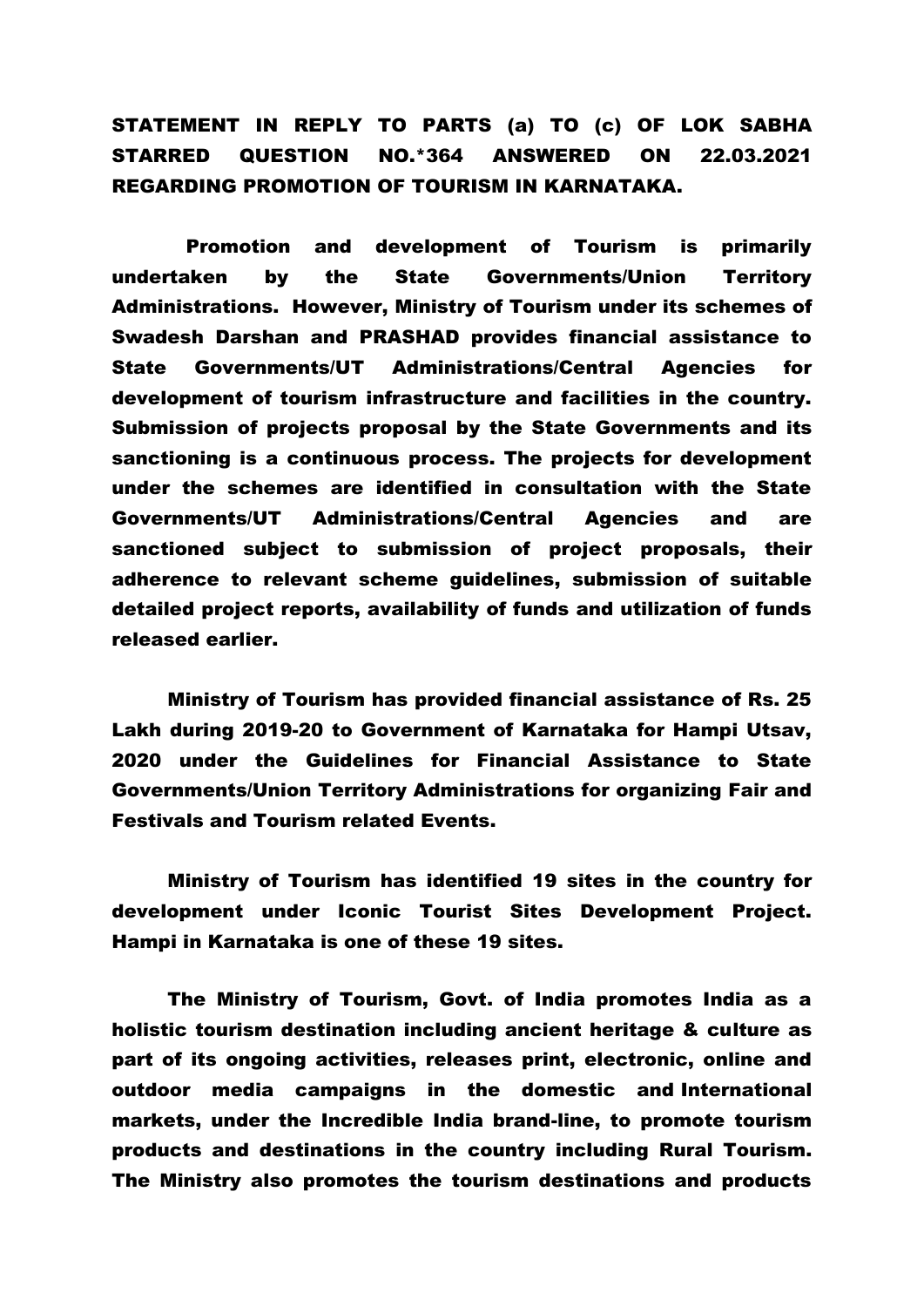through its websites and publicity and promotional material produced by it from time to time.

In this connection, Government of Karnataka has also informed about the steps taken by the State Government to promote tourism in Karnataka. The Government of Karnataka is continuously endeavouring to promote the state both nationally as well as internationally through participation in national and international trade fairs, investor meets, festivals, tour travel markets, through publication and production of quality promotional materials and advertising through undertaking of theme campaigns, dissemination of tourism information and the like. A summary of the activities for promotion of tourism undertaken by the Government of Karnataka is given at Annexure.

\*\*\*\*\*\*\*\*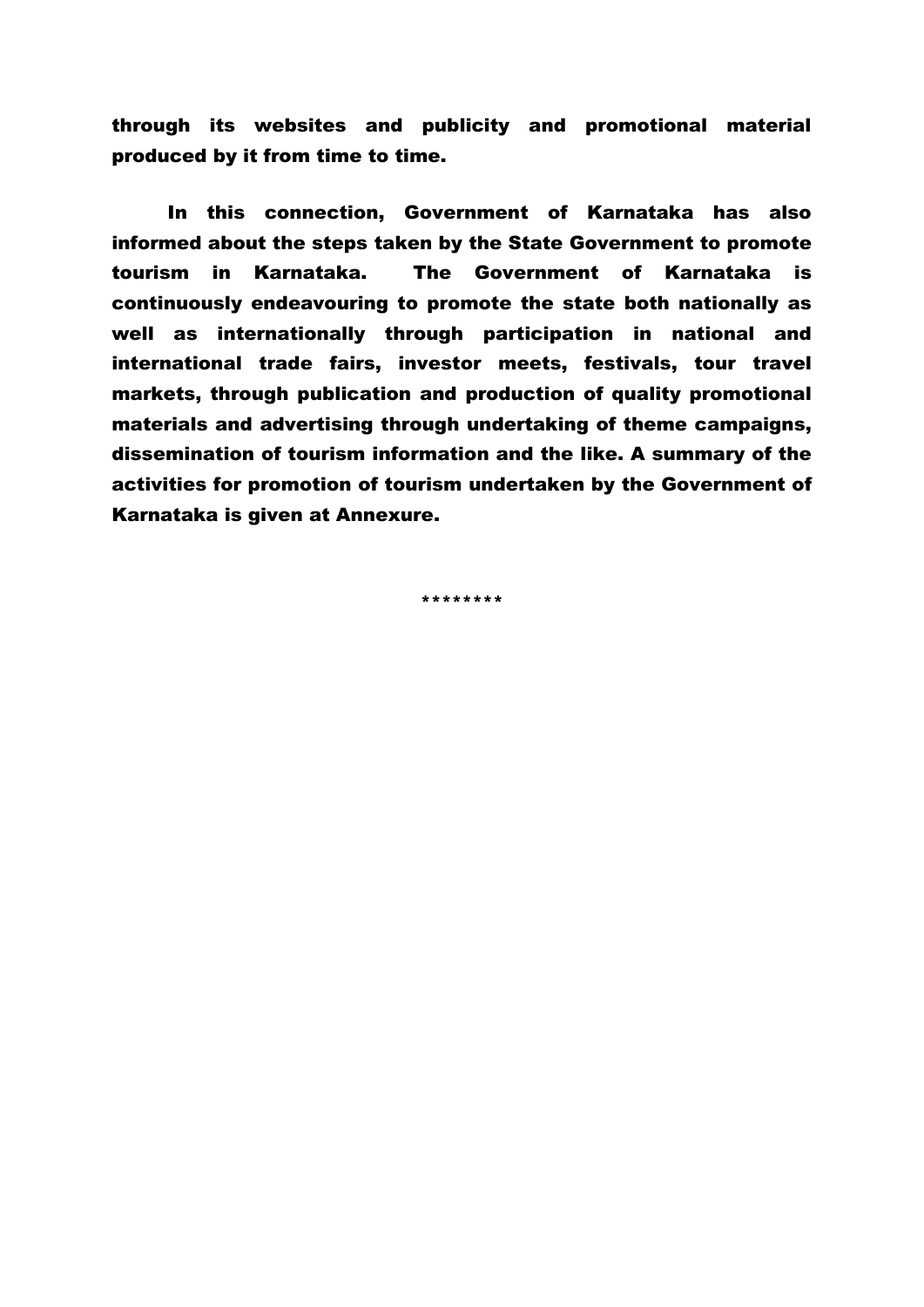#### ANNEXURE

STATEMENT IN REPLY TO PARTS (a) TO (c) OF LOK SABHA STARRED QUESTION NO.\*364 ANSWERED ON 22.03.2021 REGARDING PROMOTION OF TOURISM IN KARNATAKA.

NOTE ON STEPS TAKEN BY GOVERNMENT TO PROMOTE TOURISM IN KARNATAKA

#### 1. Overview of Karnataka Tourism

Karnataka state has various tourism products such as beaches, hill stations, heritage monuments, national parks, wildlife sanctuaries etc. Given the variety of tourism assets, the State is promoted under the tagline "One State, Many Worlds". The Department of Tourism, Government of Karnataka is continuously endeavouring to promote the state both nationally as well as internationally through participation in national and international trade fairs, investor meets, festivals, tour travel markets through publication and production of quality promotional materials and advertising through undertaking of theme campaigns, dissemination of tourism information and the like.

The budget for undertaking promotional activities for Karnataka Tourism has been as follows:-

(Rs. In Crore)

| <b>S. No.</b> | Year    | <b>Budget</b>    |
|---------------|---------|------------------|
|               | 2019-20 | <b>INR 48.02</b> |
| 2.            | 2020-21 | <b>INR 44.90</b> |
| 3.            | 2021-22 | <b>INR 95.00</b> |

A summary of the promotional activities undertaken by the Department of Tourism and its undertakings is summarized in the following sections.

#### 2. Marketing of Karnataka Tourism

(a) Tourism Campaign

Karnataka Tourism has been promoting the State with the "Script Your Adventure" theme. The campaign received the globally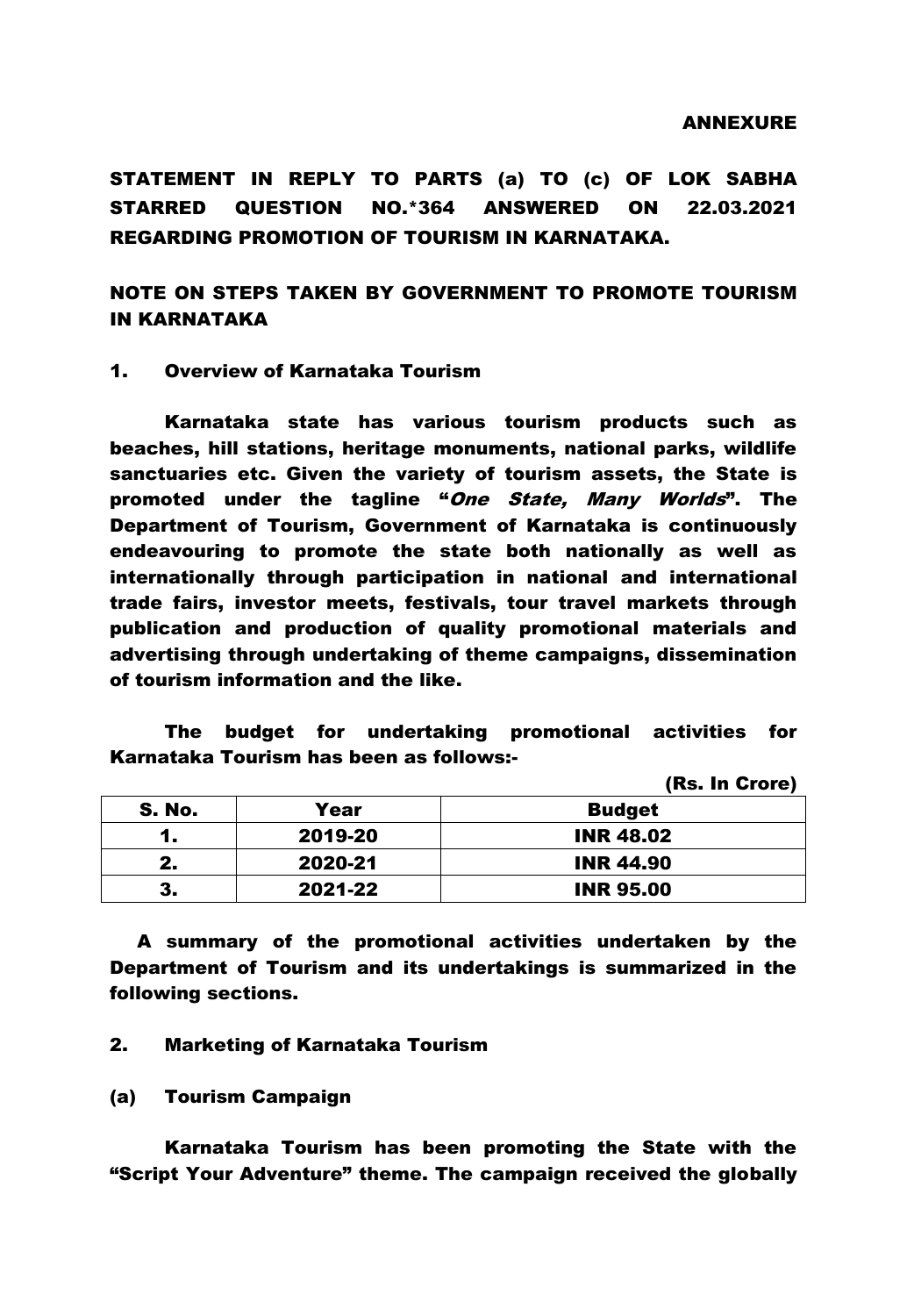renowned PATA Gold Award 2020 in the Marketing Campaign (State & City) category.

In lines with the theme, a brand campaign TVC along with a print ad campaign and marketing collaterals were launched. To retain the momentum generated for Karnataka Tourism in previous years, the Script Your Adventure theme has been continued with for promotion and publicity campaign since 2018.

(b) Travel &Tourism Marts:

As part of tourism promotion, Department of Tourism participates every year in national and international travel, tourism and hospitality events such as marts, expos, exhibitions, and festivals among others. During the past few years, Karnataka Tourism has participated in travel marts and roadshows in 25+ cities across the world and 25+ cities in India.

In 2019-20 Karnataka Tourism participated in 6 International Travel & Tourism Marts and 19 Domestic Travel, Tourism and Hospitality Marts.

| A              | List of International Travel, Tourism and Hospitality Events |
|----------------|--------------------------------------------------------------|
| $\mathbf{1}$   | Arabian Travel Market 2019, Dubai                            |
| 2.             | JATA Tourism Expo Japan 2019, Osaka                          |
| 3.             | International & French Travel Market (IFTM)- Top Resa 2019,  |
|                | <b>Paris</b>                                                 |
| 4.             | <b>World Travel Market- WTM 2019- London</b>                 |
| $5\phantom{1}$ | <b>International Tourism Trade Fair- FITUR 2020, Madrid</b>  |
| 6              | <b>New York Times Travel Show 2020, New York</b>             |
|                |                                                              |

| B              | <b>List of Domestic Travel Tourism and Hospitality Events</b> |
|----------------|---------------------------------------------------------------|
| $\mathbf 1$    | <b>Travel &amp; Tourism Fair- TTF- Kolkatta</b>               |
| 2.             | <b>TTF- Hyderabad</b>                                         |
| 3.             | India International Travel Mart-IITM- Bengaluru               |
| 4              | <b>IITM- Chennai</b>                                          |
| 5              | <b>TTF-Ahmedabad</b>                                          |
| 6              | <b>TTF-Surat</b>                                              |
| $\overline{7}$ | <b>IITM-Delhi</b>                                             |
| 8              | <b>IITM- Cochin</b>                                           |
| 9              | South Asia Travel Tourism Event (SATTE), Delhi                |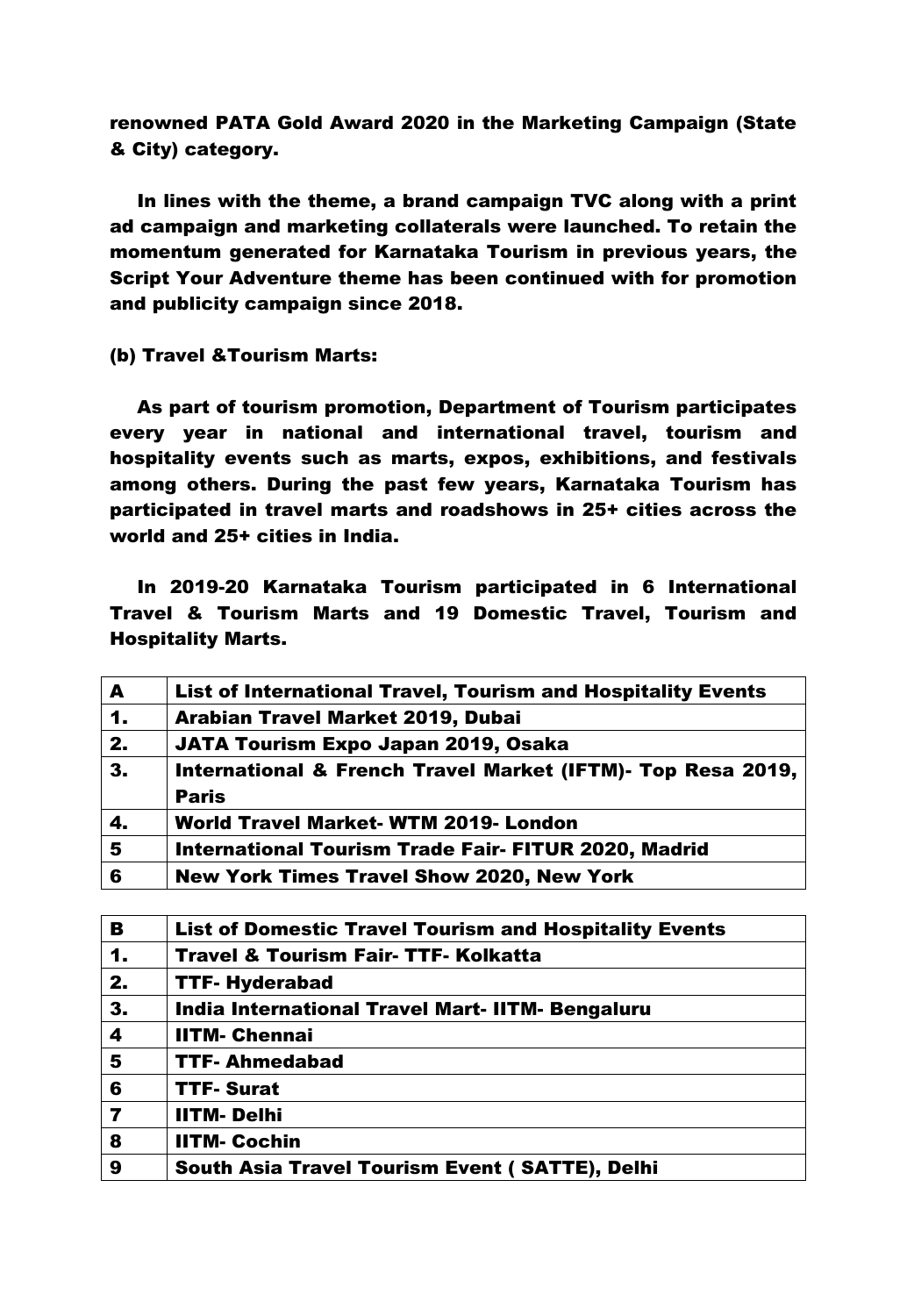| 10 | <b>Outbound Travel Market- OTM- Mumbai</b>                     |
|----|----------------------------------------------------------------|
| 11 | <b>TTF- Bengaluru</b>                                          |
| 12 | <b>India Travel Mart- ITM- Goa</b>                             |
| 13 | <b>PARYATAN PARV</b>                                           |
| 14 | <b>BHARAT PARV</b>                                             |
| 15 | Incredible India Global tourism Mart- IGTM- New Delhi          |
| 16 | <b>Holiday Expo- Coimbatore</b>                                |
| 17 | 11th Great Indian Travel Bazaar- GITB- Jaipur                  |
|    |                                                                |
| 18 | <b>Operators- IATO</b><br>Indian Association of Tour<br>Annual |
|    | <b>Convention</b>                                              |
| 19 | <b>SKAL Asia World Congress</b>                                |
| 20 | <b>Bengaluru Tech Summit</b>                                   |
| 21 | Anandabazar Patrika- ABP Tourist spot- Kolkata                 |
| 22 | <b>GOA Film Bazar</b>                                          |
| 23 | <b>Global Exhibitions &amp; Services Bengaluru</b>             |

(c) Tourism Roadshows:

In addition to its marketing campaigns and participation in events, Department of Tourism also organizes roadshows in multiple domestic and international cities to directly connect with the tourism industry of those markets and engage directly with tourism service providers.

In 2019-20, Karnataka Tourism organized 9 International Roadshows and 14 Domestic Roadshows. The list of Karnataka Tourism roadshows for 2019-20 is as follows: -

| SI. No.      | <b>International Cities</b> | <b>Domestic Cities</b> |
|--------------|-----------------------------|------------------------|
| 1            | <b>Tokyo</b>                | <b>New Delhi</b>       |
| $\mathbf{2}$ | <b>Manchester</b>           | <b>Lucknow</b>         |
| 3            | <b>London</b>               | <b>Kolkata</b>         |
| 4            | <b>Milan</b>                | <b>Chennai</b>         |
| 5            | <b>Madrid</b>               | Guwahati               |
| 6            | <b>Barcelona</b>            | <b>Pune</b>            |
| 7            | <b>New York</b>             | <b>Hyderabad</b>       |
| 8            | <b>Chicago</b>              | Vishakhapatnam         |
| 9            | <b>Los Angeles</b>          | <b>Ahmedabad</b>       |
| 10           |                             | <b>Cochin</b>          |
| 11           |                             | <b>Coimbatore</b>      |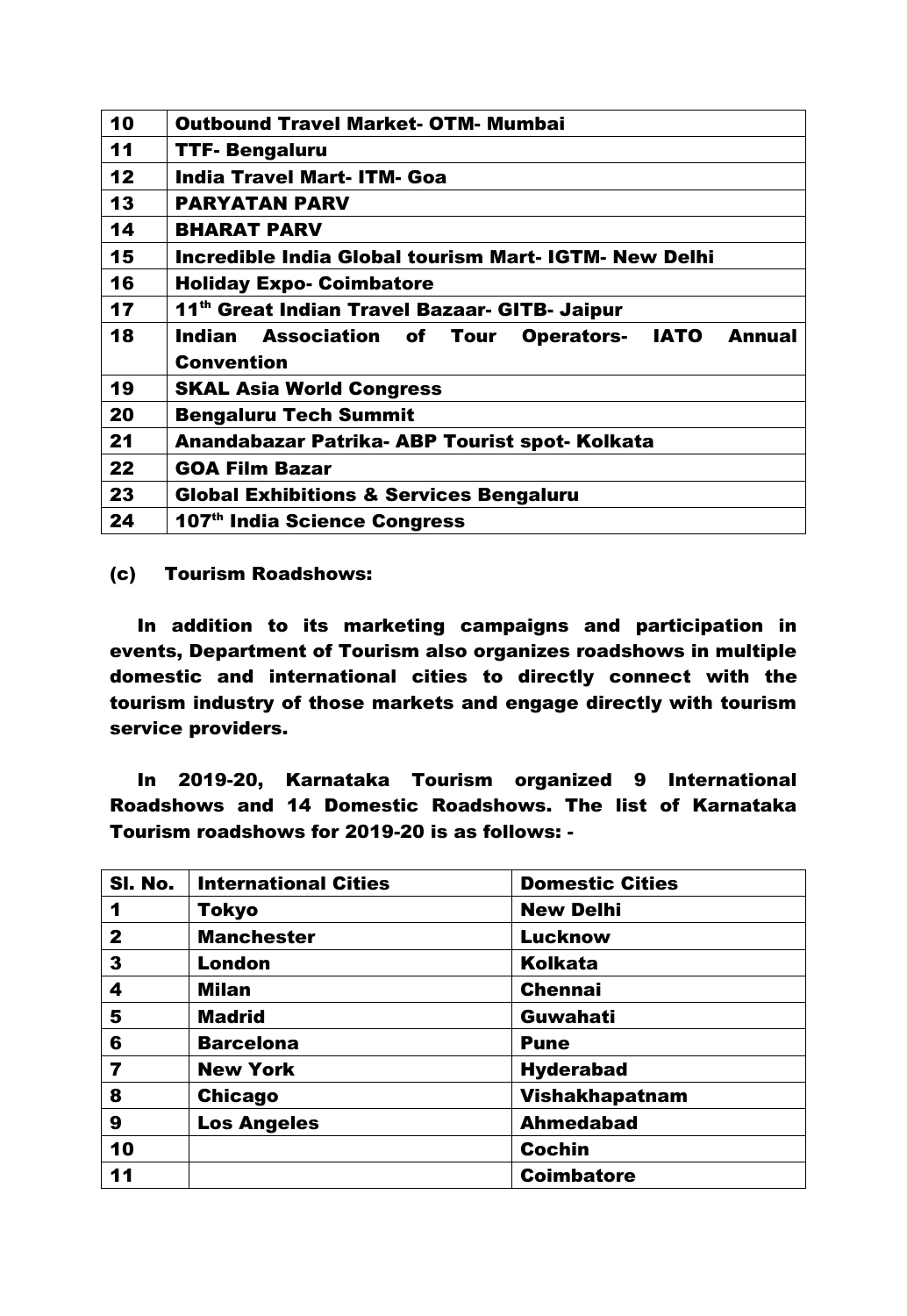| 12 | <b>Bhubaneshwar</b> |
|----|---------------------|
| 13 | <b>Raipur</b>       |
| 14 | <b>Vadodara</b>     |
| 15 | <b>Surat</b>        |
| 16 | <b>Indore</b>       |

# (d) Website and Mobile App:

development of a new website and mobile app for Karnataka Tourism is underway. The new website shall provide a variety of information on the State's Tourism offerings act as a one-step portal for tourists and investors.

The key objectives behind the development of the new website are as follows: -

- To attract and retain tourists with primary focus on foreign tourists
- To showcase the destinations of Karnataka and the variety of tourism attractions of Karnataka
- To provide more activity-based content and details regarding tour packages, hotels and so on so as to make it convenient for the tourists to plan the trip
- To create an ergonomic site with more importance for photos, videos so as to be more engaging and attractive for tourists

The website acts as the gateway into the "One State, Many" Worlds" of Karnataka Tourism and acts as the anchor for the active presence of Karnataka Tourism in the digital space.

# (e) Social Media

Karnataka Tourism has initiated a strong push for its digital marketing activities and a dedicated digital marketing agency had been on boarded for the promotion of Karnataka Tourism on social media platforms and other digital channels. This has led to a rapid increase in Karnataka Tourism's social media presence.

The official Facebook page for Karnataka Tourism [\(https://www.facebook.com/karnatakaworld/\)](https://www.facebook.com/karnatakaworld/) has grown from 26 Thousand followers in August 2019 to 12.25 lakh followers in March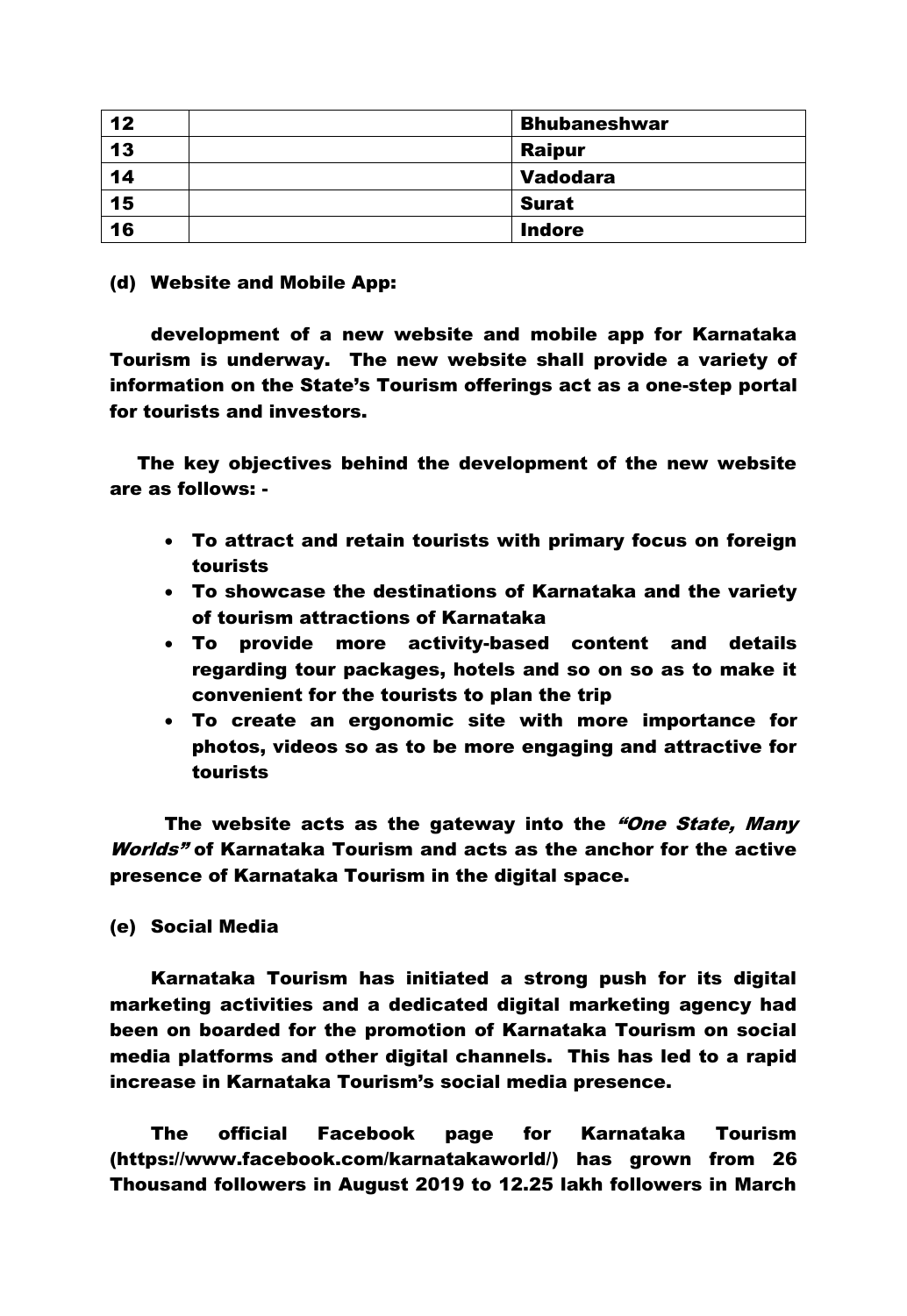2021. Additionally Karnataka Tourism's official page has 54.4 Thousand followers on Twitter and 91.9 Thousand followers on Instagram. Further, Jungle Lodges and Resorts has over 9 Lakh followers on its Facebook page [\(https://www.facebook.com/jlr.junglelodges/\)](https://www.facebook.com/jlr.junglelodges/) and Karnataka State Tourism Development Corporation has nearly 2 Lakh followers on its Facebook page (https://www.facebook/com/KSTDCLtd1/).

During the ongoing pandemic, the Department and its undertakings have been using their social media channels to both promote Karnataka's tourism offerings as well as the encourage customers to adhere to safety and hygiene protocols while undertaking tourism activities.

## (f) Festivals and Sponsored Events

Festivals and events sponsored by the Department of Tourism in 2019-20 are given below–

| SI.<br>No.              | <b>Festivals</b>                                              | <b>Sponsored events</b>                                                             |
|-------------------------|---------------------------------------------------------------|-------------------------------------------------------------------------------------|
| $\blacktriangleleft$    | <b>World Tourism Day Celebration</b>                          | State Sub Junior & Junior<br><b>Aquatic Championship</b>                            |
| $\mathbf{2}$            | <b>Mysuru Dasara</b>                                          | <b>Bengali Film Festival</b>                                                        |
| 3                       | Srirangapattana Dasara                                        | Garden City 7 <sup>th</sup> International<br><b>Conference on Tourism</b>           |
| 4                       | Gaganachukki Festival                                         | <b>FHIV Royal Classic car drive</b>                                                 |
| 5                       | <b>Chunchanakatte Festival</b>                                | Chikmagalur<br>Ultra<br><b>Run</b><br><b>Malnad</b>                                 |
| 6                       | Dasara Rural Tourism Product<br><b>Exhibition, Ramanagara</b> | <b>Theater</b><br>Range Shankara<br><b>Festival</b>                                 |
| $\overline{\mathbf{z}}$ | Dasara Rural Tourism Product<br><b>Exhibition, Mandya</b>     | World<br><b>Tourism</b><br><b>Day</b><br><b>Celebration - MS Ramaiah</b><br>college |
| 8                       | <b>Koppal Festival</b>                                        | <b>Musical programme at NDA</b><br><b>RangaMandir-Bengaluru</b>                     |
| 9                       | <b>Mysuru Winter festival</b>                                 | Sri Karikana Parameshwari<br><b>Festival</b>                                        |
| 10                      | <b>Hampi Festival</b>                                         | <b>Mangaluru Classic</b><br>car<br><b>Carnival</b>                                  |
| 11                      | BanavasiKadambotsava Festival<br>– Uttara Kannada             | Chitra Santhe at Chitrakala<br><b>Parishat</b>                                      |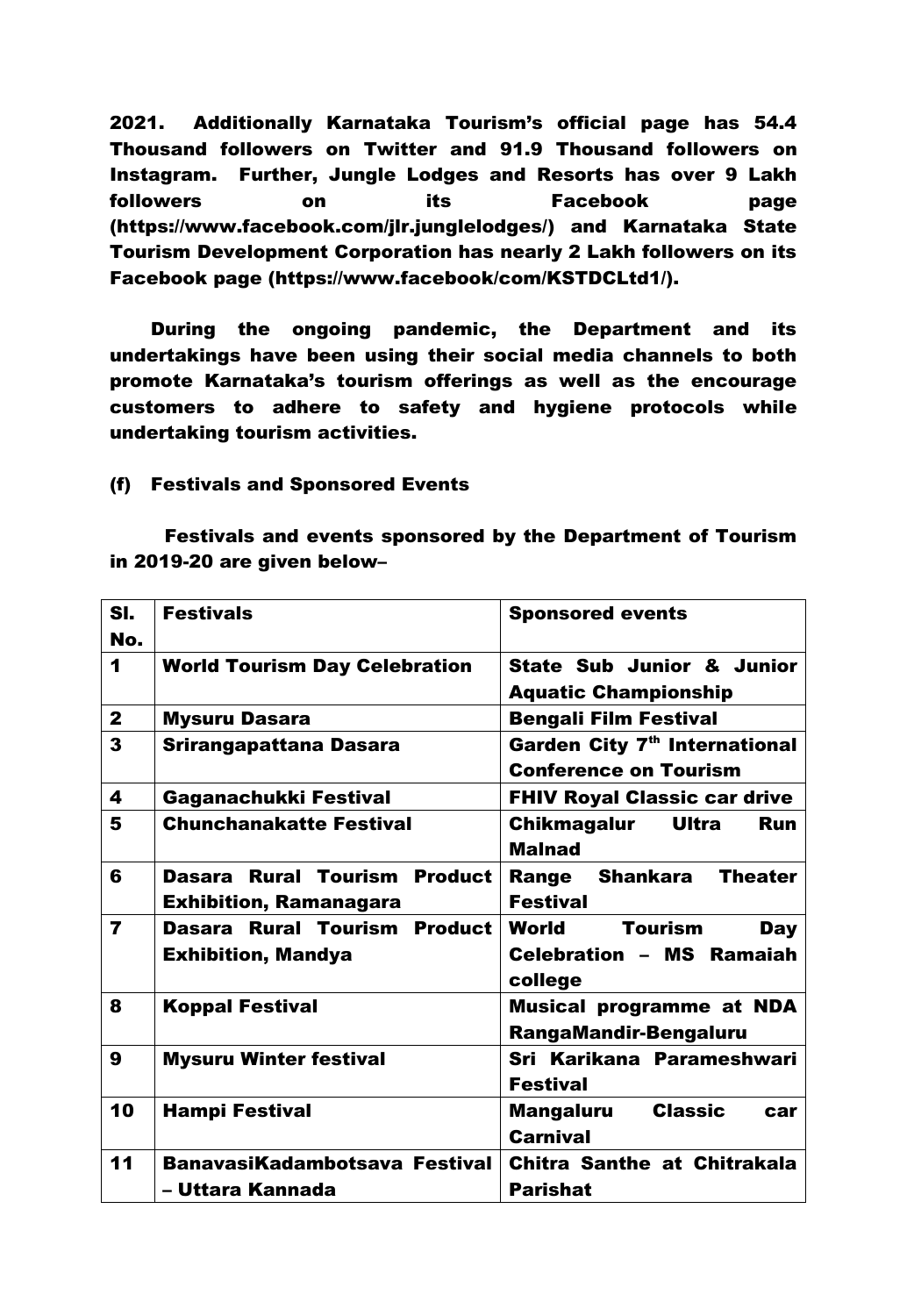| 12 | <b>Chikkamagaluru District festival</b> | <b>Chikmagalur Blossom</b>                                                                   |
|----|-----------------------------------------|----------------------------------------------------------------------------------------------|
| 13 | <b>Mysuru Yoga Day</b>                  | <b>Allwas Cultural Programme</b><br><b>Sponsorship</b><br>Hampi-<br><b>Anegundi Festival</b> |
| 14 |                                         | <b>Musical</b><br><b>Sapthaswara</b><br><b>Program</b>                                       |
| 15 |                                         | Sambrama,<br><b>Range</b><br>Ranga<br>Sangama program                                        |

# 3. Karnataka Tourism Policy 2020-25:

- a. The Policy is envisioned to attract investments of INR 5,000 Crore during the Policy period and lead to the creation of 10 Lakh jobs.
- b. The Policy is anticipated to lead to the creation of 350+ tourism projects of various types across the State. The Policy provides for a range of incentives, subsidies and concessions for the tourism projects and tourism service providers.
- c. 18 Tourism Themes including Rural &Agri, Culture, Heritage, Eco, Coastal, & Adventure and 26 Tourism Projects have been identified for support during policy period.
- d. Focus Tourism Destinations identified in all districts of Karnataka for prioritized yet equitable development of tourism sector.
- e. Through Karnataka Tourism Policy 2020-25, Karnataka Tourism shall adopt a 360\* marketing strategy to promote Karnataka in domestic and key international markets to attract higher tourist footfalls and position Karnataka as a most preferred destination.
- 4. Development of World-Class Tourism Destinations
	- a. Karnataka is the only State of India with two Blue Flag beaches Kasarkod Beach near Honnavar in Uttara Kannnada and Padubidri Beach near Udupi.
	- b. Jog Falls development: Government of Karnataka has authorized INR 165 Crore to undertake comprehensive development of tourism infrastructure and facilities.
	- c. Nandi Hills and Kemmangundi have been handed over to KSTDC and JLR respectively for development as world-class eco-tourism destinations.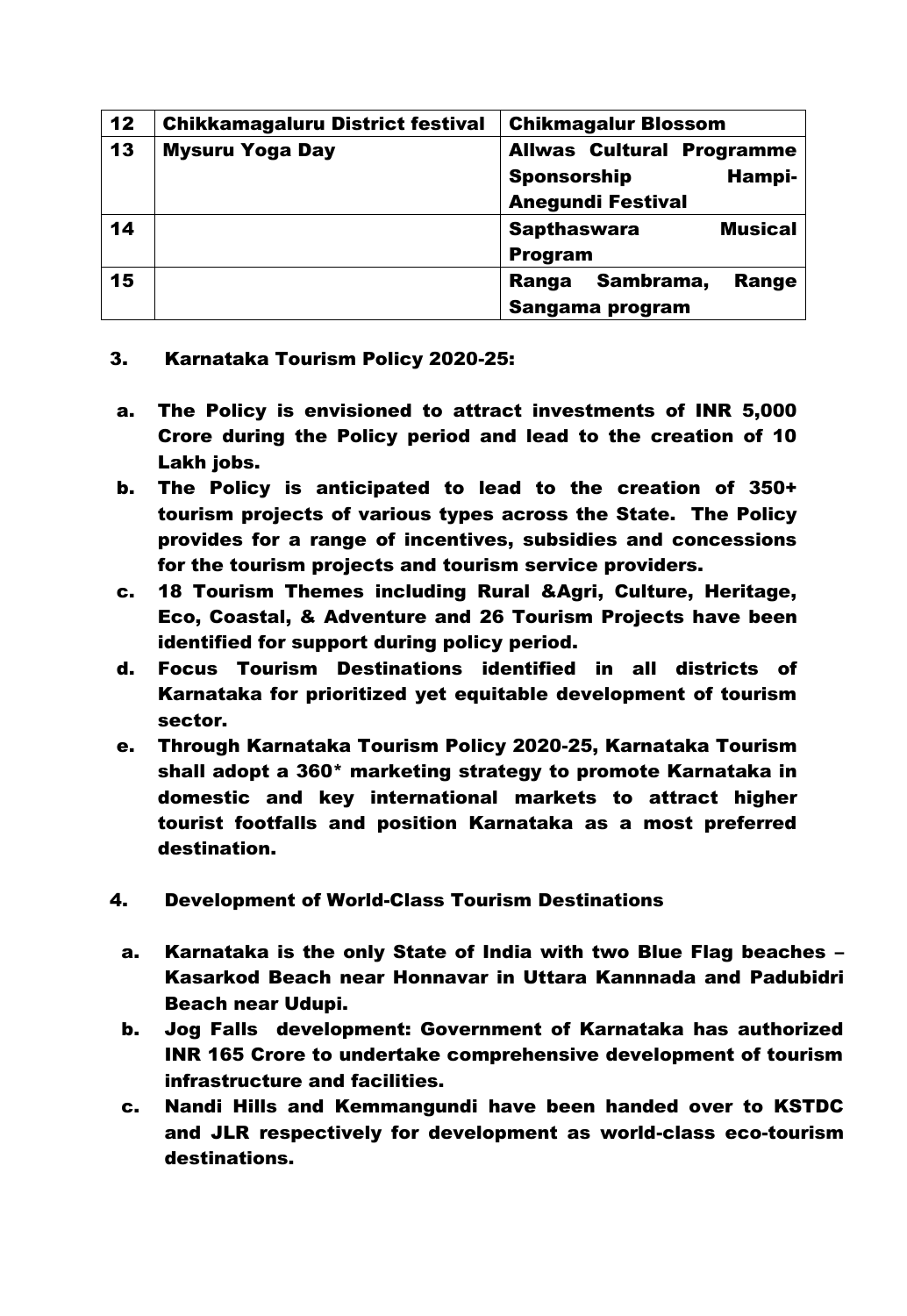- d. Tourist spots surrounding Bengaluru will be identified and developed as weekend tourism circuits by improving infrastructure through Karnataka State Tourism Development Corporation.
- e. Development of coastal destinations including Thrasi, Maravanthe, Ottinene Someshwara, and other beaches shall be undertaken.
- f. Hampi is being developed under ICONIC Destinations scheme and inputs have been provided regarding the master plan.
- g. Chamundeshwari Temple, Mysuruhas been proposed to be developed under the PRASHAD scheme of the Ministry of Tourism.
- h. Pattadakal, Chitradurga, Badami and Vijayapura have been identified for improvement of road connectivity and provision of wayside amenities in coordination between the Ministry of Tourism and the Ministry of Road Transport and Highways.
- 5. Karnataka International Travel Expo 2021

## a. Karnataka International Travel Expo 2019

Department of Tourism, Government of Karnataka, and Karnataka Tourism Society jointly hosted the inaugural edition of "Karnataka International Travel Expo". The event was held from 25-27 August 2019 and has participation from over 400 registered buyers and media personnel from 30 countries.

The Chief goal of the KITE expo was to showcase Karnataka Tourism to the world and increase the overall size of the State's tourism sector. The event has facilitated approximately 10,000 B2B Meetings to bring together International and Indian buyers and sellers, showcasing the best of Karnataka and creating an opportunity for visitors to get first-hand exposure to the various tourism products of Karnataka. The B2B Meetings have the potential to offer immense business opportunities for the tourism industry in Karnataka.

## Key Features of KITE 2019:

- One of India's biggest Hosted Buyer Travel Event
- The first time such an event has been held in Karnataka, making it the sixth state of India to successfully host such an event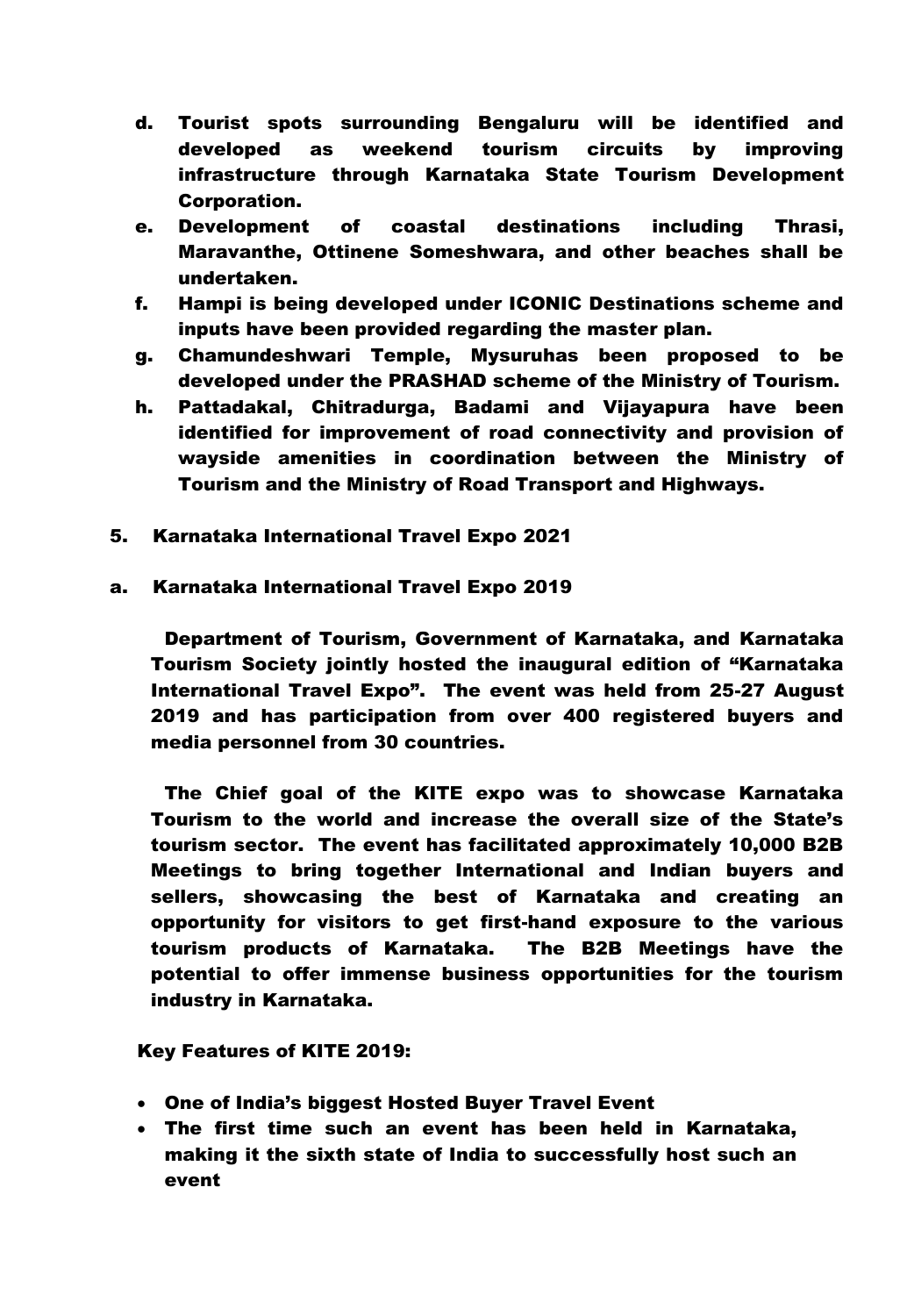- More than 10,000 B2B meetings between tourism stakeholders for Karnataka over 2 days
- Over 100 Exhibitors representing various destinations and marquee products of Karnataka
- Coverage from over 40 media representatives and bloggers, including 17 representatives from international markets.
- Over 15 different tourism segments of Karnataka including Heritage, Wildlife, Adventure, Coastal, Spiritual, Ecotourism, Wellness, and Meetings &Conferences were showcased.
- Familiarisation Tours showcasing major destination of Karnataka were conducted before and after the KITE event. Prominent destinations covered include Hampi, Coorg, Kabini, Mysore, Chikmagalur, Vijayapura, Badami and Pattadakal among several others.

b. Karnataka International Travel Expo 2021 is being organized in August 2021 to showcase Karnataka Tourism and promote the revival of the tourism sector. Primary focus shall be on domestic tourism.

6. Karnataka Tourism Investors Meet

An investor's meet shall be held in 2021 to catalyse investments in the State's tourism sector.

7. Other notable activities undertaken by Government for Development and Promotion of Tourism in Karnataka

a. Industry Status: Government of Karnataka has recently approved the according of industry status to star- classified hotels in Karnataka. Establishments that have received a star classification from Ministry of Tourism, Government of India can avail the industry status benefits.

The decision is expected to boost the recovery of the hospitality sector through various benefits including availing of industry rates for property tax and electricity charges.

b. Support during COVID-19 Pandemic: The Department of Tourism has held regular consultations with the State's tourism industry to Assess the impact of the pandemic and understand what